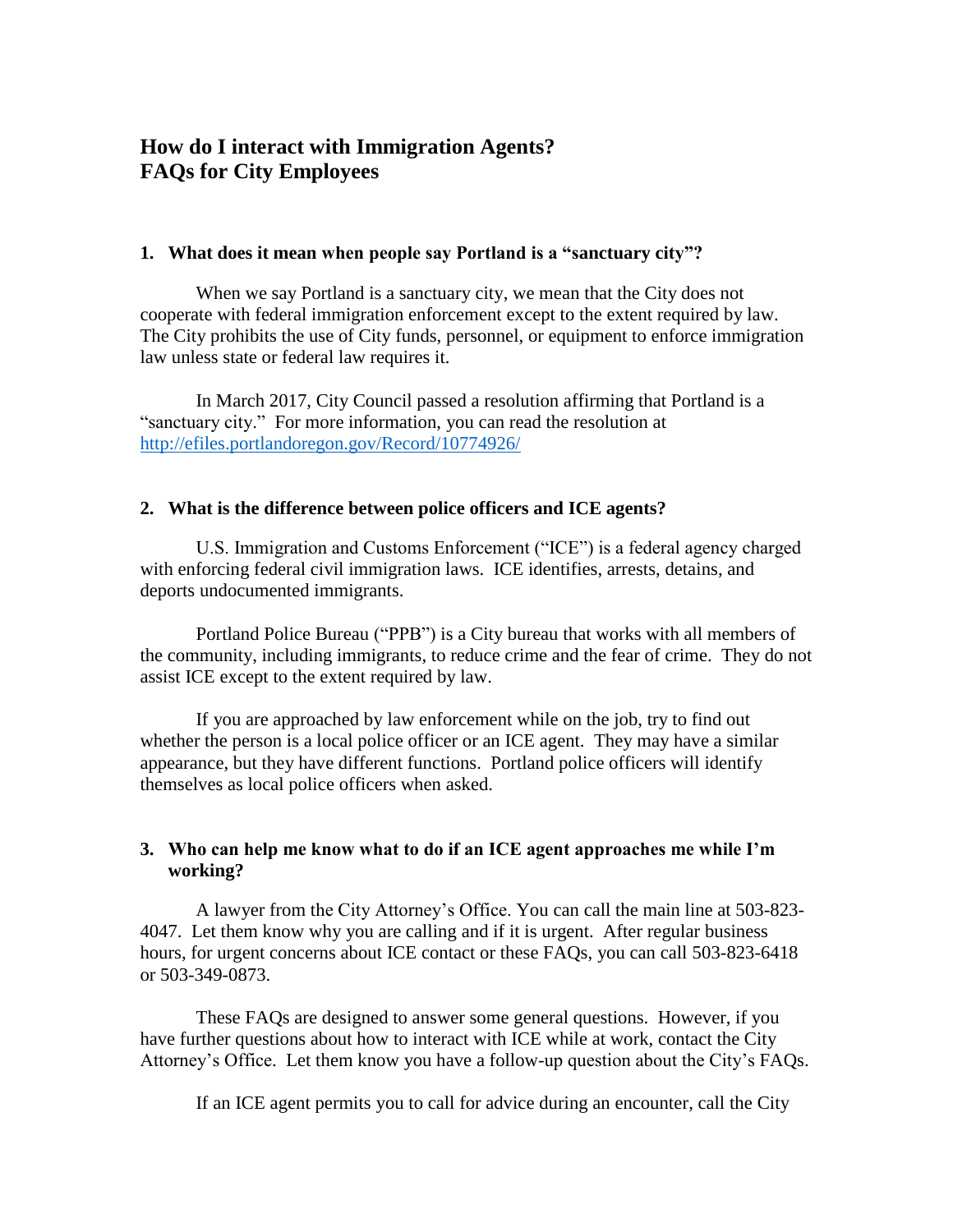Attorney's Office and tell them you need urgent assistance in addressing an immediate situation with ICE. If the ICE agent instructs you not to call anyone or to put down the phone, comply with the agent's orders. After the ICE agent leaves, then call the City Attorney's Office.

If you are unable to contact the City Attorney's Office during an encounter with ICE, call the office after the agent leaves.

## **4. What if an ICE agent approaches me at work and begins asking me questions? Can I refuse to answer the ICE agent's questions?**

It depends. As a general rule, law enforcement officers, including ICE agents, cannot require you to answer questions unless they have at least a reasonable suspicion you are involved in illegal activity.

If an ICE agent approaches you while you are working for the City and asks you a question, remain calm and courteous. Ask the agent for identification, but if the agent refuses to provide it, do not argue. Before giving the agent any information, ask the agent: "Am I required to answer your questions?"

If the agent answers "yes," answer the agent's questions. Do not lie to the agent. If you do not know the answer to a question, answer truthfully, "I don't know." Do not volunteer additional information if the agent has not asked for it. After the agent leaves, document the agent's name if you know it, and what was said during the interaction. Contact the City Attorney's Office promptly and share this information. Notify your supervisor of what occurred.

If the agent answers "no," remain polite and calm. Tell the agent, "I need to speak with the City Attorney's Office first." Call the City Attorney's Office and tell them you need urgent assistance in addressing an immediate situation with ICE. Call your supervisor. Do not answer the ICE agent's questions until you have received advice from the City Attorney's Office. If the ICE agent questions your need to contact the City Attorney's Office, politely inform the agent that this is a required protocol for all City employees.

If the agent refuses to show you any identification, argues with you, or threatens you, remain calm and polite. Do not argue with the agent. Do not lie to the agent. If the agent orders you to do something, comply with the order. Ask the agent if you may contact the City's Attorney's office. If the agent allows you to do so, contact the office. Otherwise, contact the office after the agent has left.

## **5. Can an ICE agent come inside a City park, office, or other facility?**

It depends. Without a warrant, an ICE agent enjoys the same rights of access and entry as a member of the public. If the public can enter a City facility or park without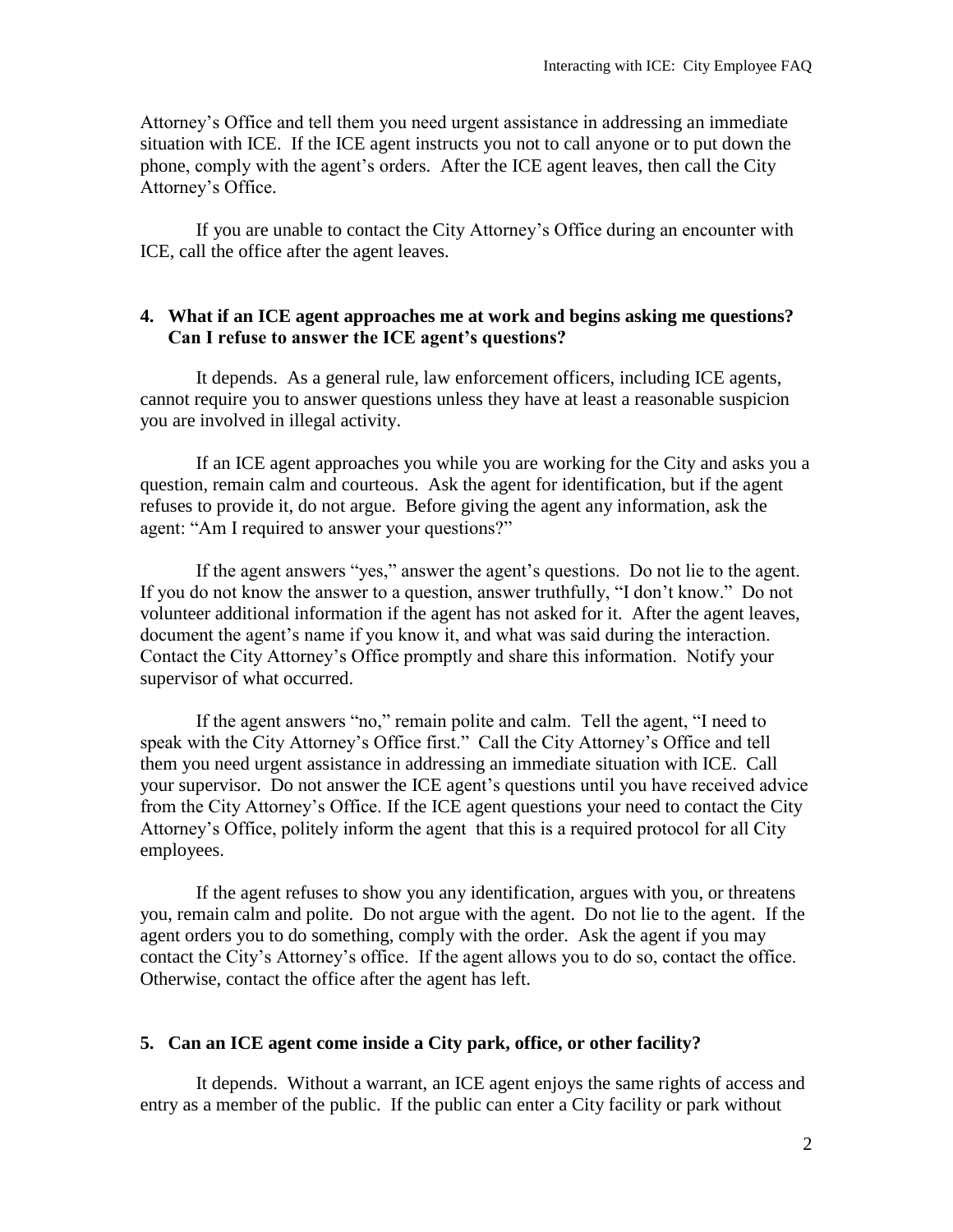paying, an ICE agent can do the same. If the public must pay admission for entry, the ICE agent must also pay admission. If the area is closed or off-limits to the public, it is generally off limits to an ICE agent without a warrant. If an ICE agent requests special access and does not present a warrant, contact the City Attorney's Office.

If an ICE agent presents a valid judicial warrant for a City park, office, or facility, the ICE agent has the right to enter without paying admission and to enter areas off limits to the public. If an ICE agent presents what is known as an administrative warrant, their search must be limited to public areas. Do not attempt to determine the type or validity of a warrant. Call the City Attorney's Office for urgent assistance.

#### **6. What do I do if an ICE agent presents me with a warrant?**

If ICE agents approach you while you are working and present you with a warrant, be calm and polite. Ask if they can wait while you contact the City Attorney's Office and your supervisor. When you call the City Attorney's Office, state that you have an urgent matter involving an ICE warrant.

If the ICE agents refuse to wait, do not interfere with the agents. While they begin their search, call the City Attorney's Office and your supervisor. Remain calm. Do not argue with the agents.

If the ICE agents permit you to do so, create a scanned copy of their warrant or take a photo of it with your mobile phone. Then, share the image with the City Attorney's Office and your supervisor. Also, ask the agents for identification. If the agents refuse your requests, do not argue with them.

After the agents leave, document their names if you know them, and what occurred during the interaction. Contact the City Attorney's Office promptly and share this information.

#### **7. Can I hide someone from ICE or stop an ICE agent from arresting someone?**

No. You should never lie to ICE agents, hide from them someone you know or suspect is an undocumented immigrant, or attempt to physically interfere with ICE agents. All of these actions could lead to arrest and criminal liability.

It is a federal crime to knowingly act to hide, harbor or shield an undocumented immigrant from ICE. It is also a crime to attempt to do so or to assist someone else in doing so.

Also, you should never physically interfere with an ICE agent, even if you believe the ICE agent is acting outside the scope of the agent's authority. It is a federal crime to physically interfere with ICE agents acting in their official capacity.